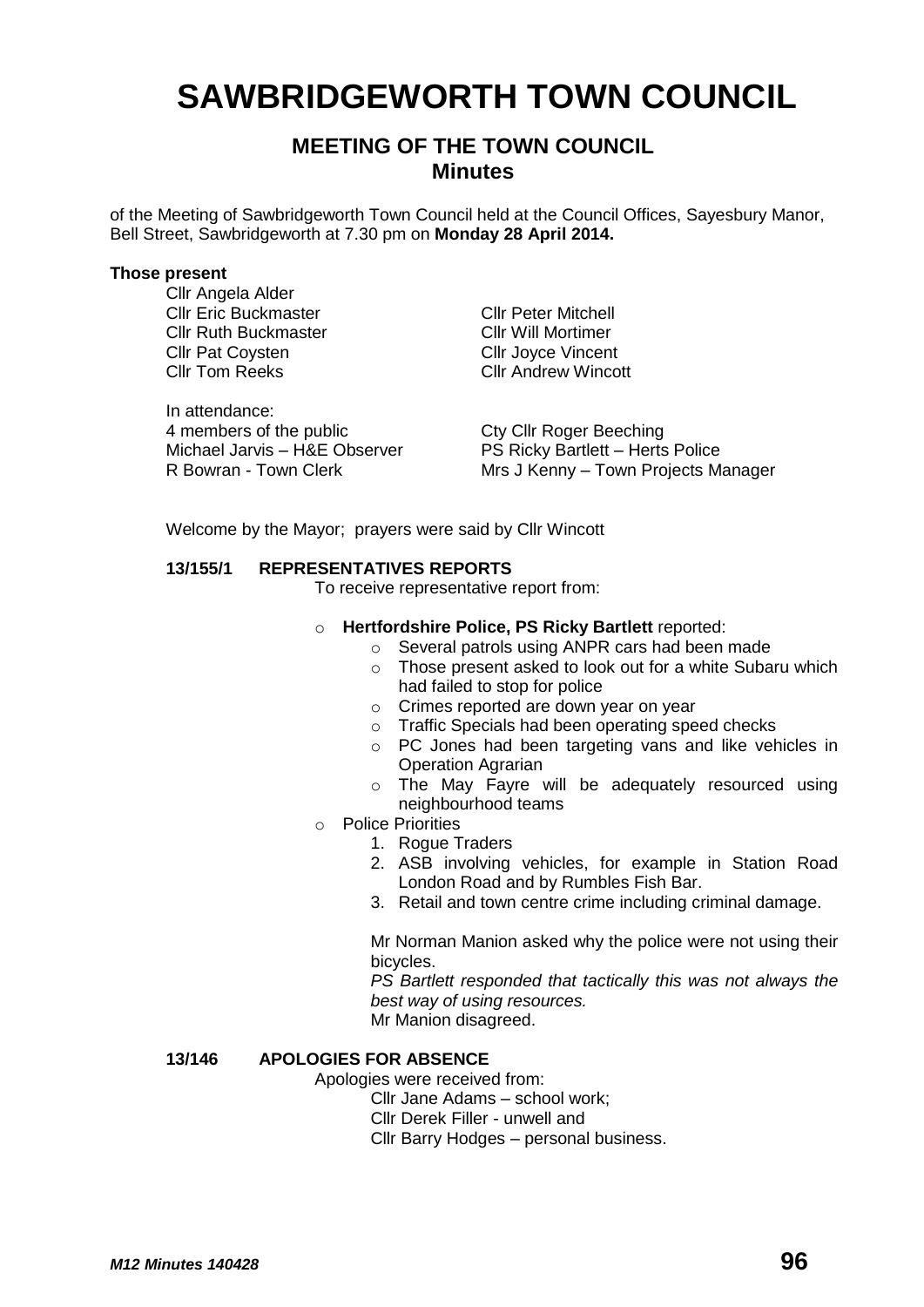#### **13/147 PUBLIC FORUM**

To receive representations from members of the public on matters within the remit of the Town Council.

**Mr Norman Manion** stated that he had asked 37 questions of the council over the last 7 years and none of them had been minuted or answered. He also stated that the last set of minutes at the library were those of 27 January 2014.

> *Clerk responded, as at previous meetings, that all his questions had been minuted. Clerk also responded that since Mr Manion's last complaint an officer of the council had been delivering the minutes by hand to the library and placing them in the appropriate folder. He said that it was not possible for the council to monitor the unauthorised removal of reference copy of the minutes. Cllr Mitchell suggested that the minutes could be kept under the safe care of the librarian and signed out and back in again.*

#### **13/148 DECLARATIONS OF PECUNIARY INTEREST**

There were no Declarations of Pecuniary Interest by Members

## **13/149 MINUTES**

*Resolved:* To approve as a correct record the minutes of the Meeting of the Town Council held on 31 March 2014. (M11) *[prop Cllr E Buckmaster; secd Cllr Coysten]* There were no matters arising from the Minutes.

#### **13/150 PLANNING COMMITTEE**

*Received and Noted:* The Minutes of the Planning Committee Meetings held on:

- 24 February 2014 (P16)
- 10 March 2014 (P17)

#### **13/151 DRAFT DISTRICT PLAN**

District Councillor Eric Buckmaster reported that he had explained the process at the Annual Town Meeting. Further report at Agenda Item 13/155/2.

*It was agreed* that the Town Council will respond to the East Herts District Council consultation after collecting the views of Members and the public at the next meeting of the planning committee.

## **13/152 ANNUAL TOWN MEETING**

The Annual Town Meeting was held on 14 April 2014. There were no Resolutions arising from the meeting to be put before Council.

Officers from East Herts District Council were present to answer questions concerning the Preferred Options Consultation of the District Plan.

#### **13/153 RIVERS NURSERY SITE AND ORCHARD GROUP**

An internal meeting has been arranged for Friday 02 May to update Councillor Mike Carver, Executive Member for East Herts. On 08 May at 7:00pm there will be the launch meeting of the new Rivers Heritage Group. It is open to anyone who would like to play an active part in the orchard. The Town Council's role will be mainly be that of a facilitator.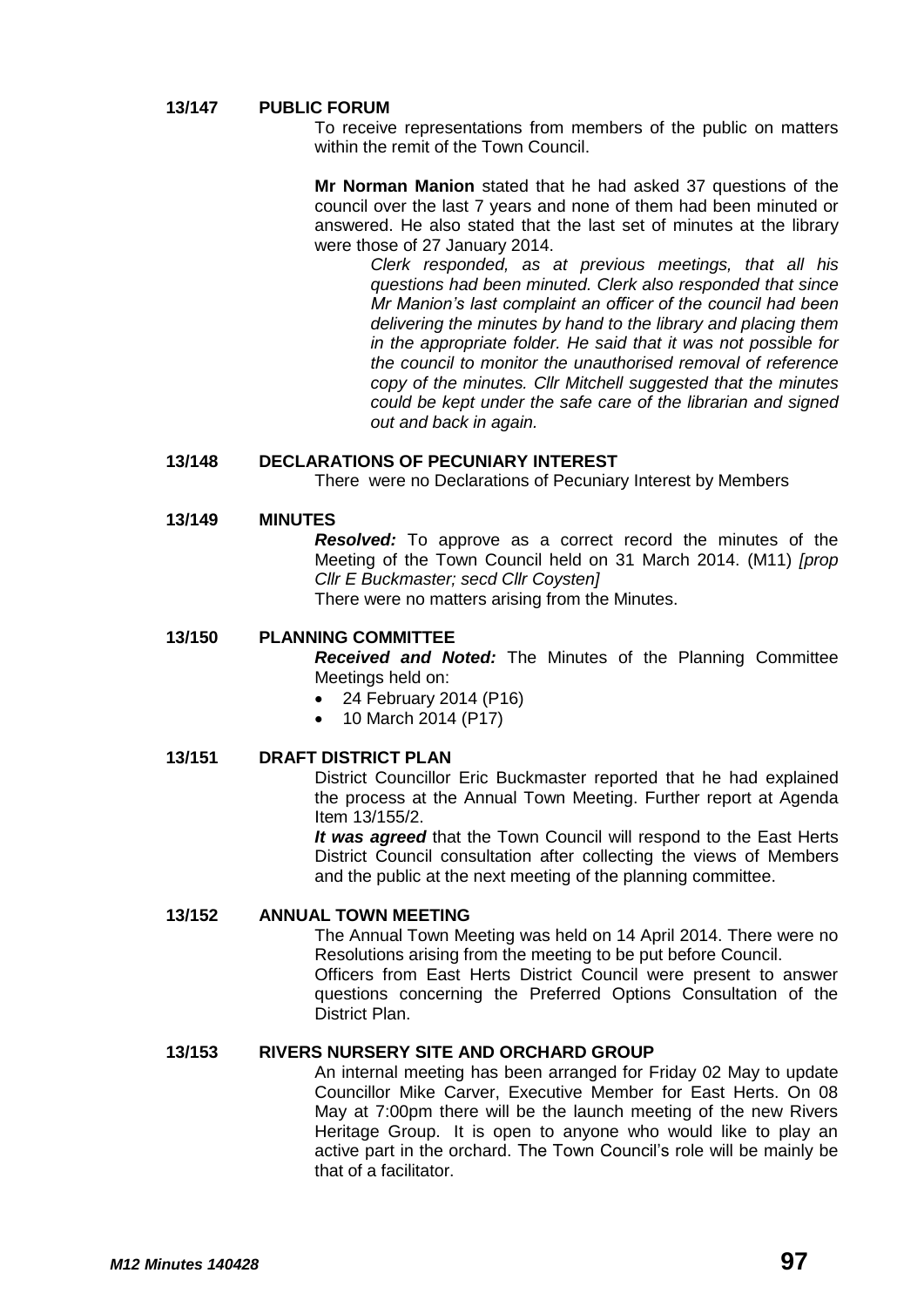## **13/154 MAYOR'S CORRESPONDENCE/COMMUNICATIONS**

To receive Mayor's appointments and communications

Events attended:

- 29 Mar: Scouts AGM
- 01 Apr; F&B school council in the chamber
- 03 Apr; Mandeville school council
- 07 Apr; HCC's town and parish council liaison meeting
- 09 Apr; met Charlotte Edwards and Elizabeth Burden re: BoS to find later they were acting for themselves
- 14 Apr; Annual Town Meeting
- 23 Apr; Community Transport meeting with HCC and EHDC
- 23 Apr; Essex Police Concert at Leventhorpe
- 25 Apr; Future Prefects meeting at Leventhorpe
- 26 Apr; Star gazing with the Brownies
- 26 Apr; Civic Dinner
- 27 Apr: St George's Day parade at Gt St Marys.
- 27 Apr; District Scouts St George's Day service in Stortford

## **13/155/2 REPRESENTATIVES REPORTS**

To receive representatives reports from:

## o **County Councillor Roger Beeching** reported:

- o Bollard had been installed on Fair Green and The Square to protect the pavements and buildings
- o He was willing to pay for the refurbishment of two public benches in the Bell Street area
- o He was willing to pay for the installation of a "Dog-Poo" bin at the bottom of Sheering Mill Lane
- o School places allocations, 18,000 applications and 17,700 (94%) were offered places
- o In Sawbridgeworth there were 127 requests of which 88 got their first choice placing and 109 got a ranked placing
- o There are 10,000 more children of primary school age now than there were 10 years ago
- o This is National Walking Week
- o There is a settlement establishing itself on an island near Harlow Mill
- o The incorrect road markings at Bullfields are still waiting to be erased
- o Rumbles Fish Bar is becoming a problem , causing much traffic congestion.

# o **District Councillor Eric Buckmaster** reported:

- o East Herts Human Resources Committee has agreed a new policy on safeguarding children and adults. East Herts officers and members will be trained as appropriate.
- o A reminder that the consultation on proposed changes to parking charges in Ware, Hertford, and Bishops Stortford commences on 1st may until the end of May
- o Draft District Plan. The third of our open events was held at the Annual Town meeting. I presented an overview of the process, supported by Head of Planning Kevin Steptoe, and Officer Martin Payne. A few residents attended specifically for the District Plan and were able to ask questions. There are now around 120 comments on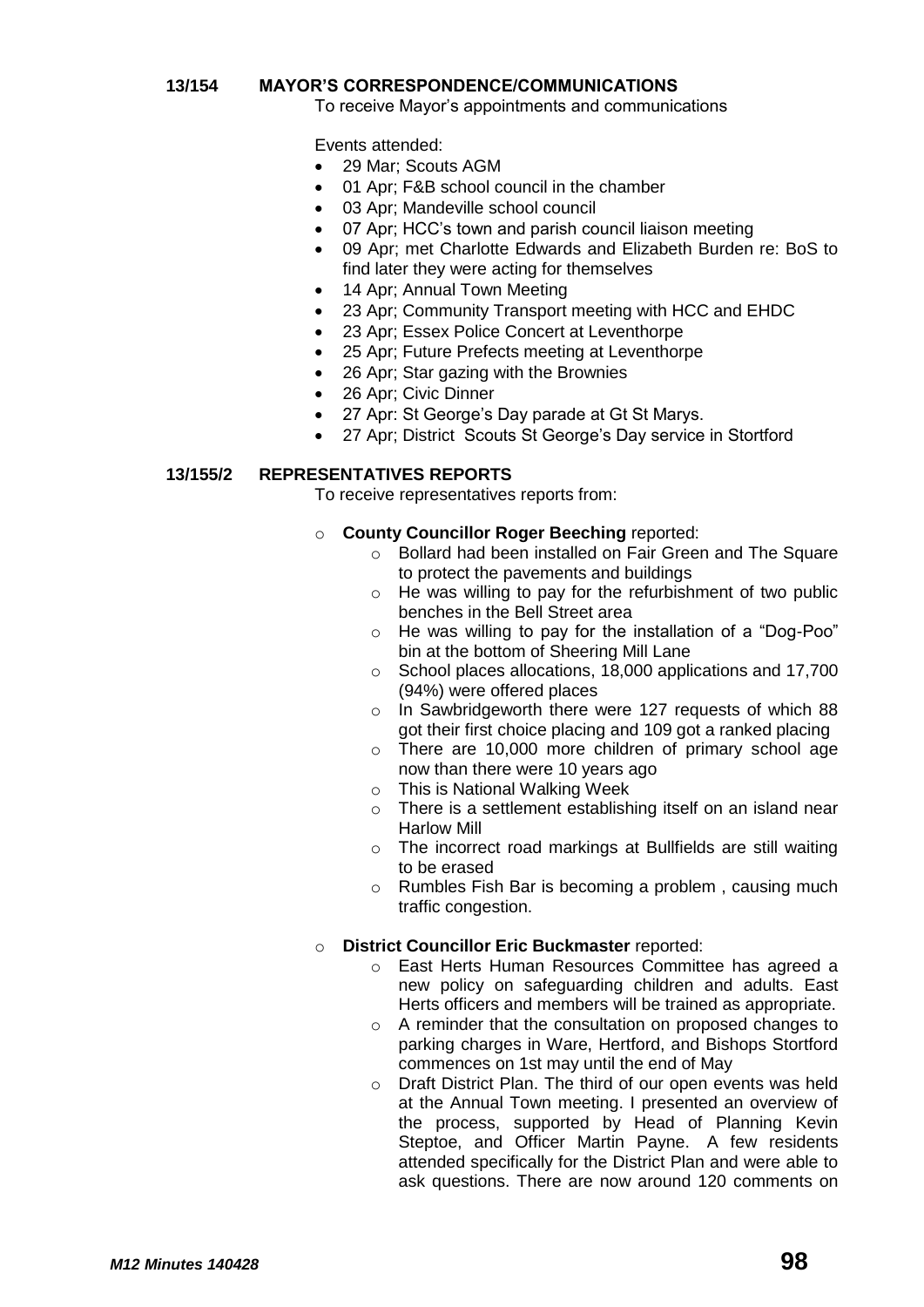the East Herts consultation portal specifically for West Road. Regarding Gilston a leaflet drop was arranged for around 2000 homes in town, along with emails. Around 150 people have responded via the Stop Harlow North website.

- o I'd like to thank everyone who attended our meetings and who has responded on the portal. There are still four weeks to go so we need to encourage as many people as possible to log on and respond.
- o Question. What do we do about the Town Councils response to the Preferred Options in Sawbridgeworth and Gilston? For example, do we respond to reflect what others are saying on the portal? For Gilston we have the option to use a response prepared by a planning consultant on behalf of the Stop Harlow North Campaign.
- o Rivers Orchard. We have arranged an internal meeting for this Friday to update Councillor Mike Carver, Executive Member for East Herts. On 08 May at 7:00pm we have the launch meeting for the new Rivers Heritage. It is open to anyone who would like to play an active part in the orchard. Our role will be mainly as facilitators and from that meeting we expect a new group to be formed with support from the Town Council but separate from it
- o **District Councillor Will Mortimer** commented:
	- $\circ$  That he would like to be kept up to date with the "Harlow" island" issue that had arisen.
	- o He had no further comments .

#### o **Other Representatives**

o There were no other reports.

#### **13/156 CLERK'S REPORT**

- o **Farmers Market** The next market will be on Saturday 03 May 2014. The market held on 05 April attracted 800 visitors.
- o **Sawbobus** The six monthly review with EHDC has taken place and there are plans to support the expansion of our services. We have a meeting arranged with representatives of EHDC and CVS on 23 April.

The bus routes have now extended to serve High Wych Village Hall and the mobile post office, assisted by an additional grant of £5,000 from EHDC.

We have been advised that we have been successful in being awarded grants totalling £5,000 from Sheering Parish Council and Essex County Council.

The Mercedes bus doors are still under repair and we await spare parts from The Netherlands. The service has been maintained by using the reserve vehicle which as a consequence has not been available for hire.

o **Town Sign** Having taken members' views we have now paid an initial deposit to Black Forge and are submitting images to seek design ideas from them. The location of the town sign is still open for suggestions.